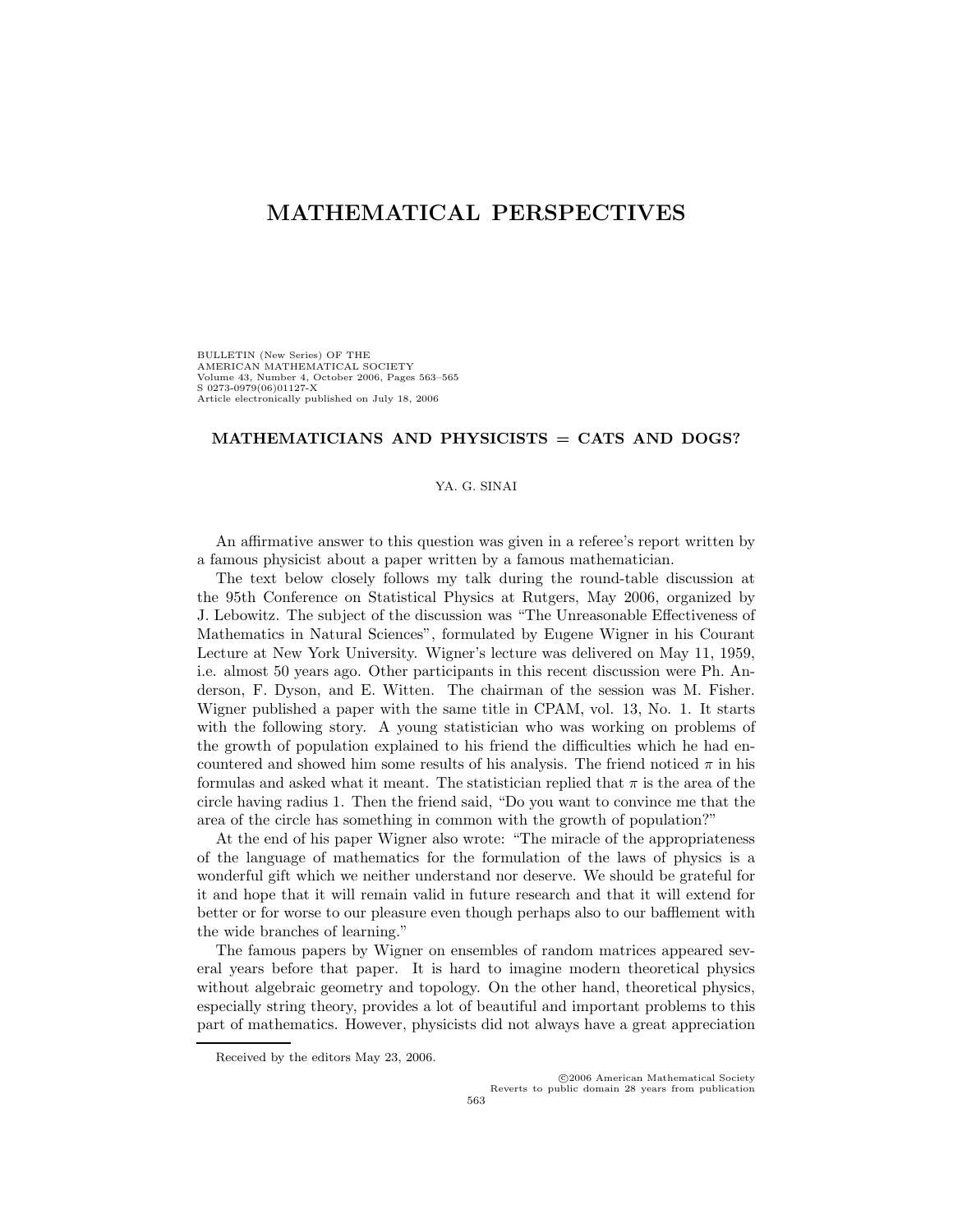of mathematics. The leading Russian physicist L. Landau once said that the best physicist in Russia was Ya. Frenkel, who used in his papers only quadratic equations. Landau himself was slightly worse, because sometimes he needed ordinary differential equations. The mathematical part of the famous Landau theoretical minimum contained only problems on integration, vector calculus, and ODE. Remarks in the same style about mathematics are scattered throughout the textbooks by R. Feynman. Mathematicians responded to this by saying that physicists dealt with mathematics as criminals do with criminal codes  $(I, M, Gelfand)$ . Some reasons for this animosity were obvious. In mathematics the dominant style was based on an axiomatic approach, epsilon-delta proofs, and strong requirements for rigor. In physics there was a dominant trend toward complicated schemes of perturbation theory, diagrams, etc., which were very difficult for classical mathematicians to appreciate. Clearly, this was a cold "cat-dog" era.

Later, mathematicians started to regularly attend seminars and conferences in physics, and the number of mathematicians who understood deeply the problems of physics increased significantly during the lifetime of one or two generations. It seems that this process started at the end of the fifties when physicists realized that they could find something useful in modern mathematics that they did not know. Let me give two examples connected with the famous "KAM-theory".<sup>[1](#page-1-0)</sup> One physicist told me that KAM-theory was so natural that it must have been invented by physicists. At the end of the fifties two famous Russian physicists, L. A. Arzimovich and M. A. Leontovich, came to the Moscow State University seminar led by A. N. Kolmogorov to explain the problem of existence of magnetic surfaces, which was of great importance at that time. L. A. Arzimovich, an experimentalist, was the speaker. His talk was very clear and inspiring, and shortly after that V. Arnold solved the basic problem by using KAM-theory. This event can be considered as the end of the cold cat-dog era.

In my opinion, it is very important and useful for mathematicians who decide to work on problems related to physics to have more-or-less regular contacts with physicists. I used to meet quite often with I. M. Lifshitz, who was a leading theoretical physicist of his time. When we met for the first time he asked me what I was doing. When I answered that it was ergodic theory, he remarked, "Ergodic theory is a theory which explains that every shoelace sooner or later becomes disentangled." During my next visit I tried to explain to Lifshitz the joint results with my student S. Pirogov on phase diagrams of lattice models at low temperatures. He started to listen but then very quickly said that everything was very simple and obvious. Then he wrote several formulas deriving our results. I left very much embarrassed, and only after some time did I realize that the formulas for the logarithms of partition functions that he used were the final and most difficult result of our theory.

A similar reaction came from I. M. Gelfand. When we explained the results to him, he remarked that for physicists everything should be obvious. However, when we asked him whether we should write a text with the detailed exposition of the whole theory, he answered, "Sure, yes."

There were many other cases when the reactions of physicists were surprising and very much different from the ones of mathematicians. Once, I returned to Moscow from my trip to the USA and explained to my friend who was a physicist the hypothesis which I had heard from T. Spencer about the abundance of the values

<span id="page-1-0"></span> ${}^{1}$ KAM = Kolmogorov-Arnold-Moser